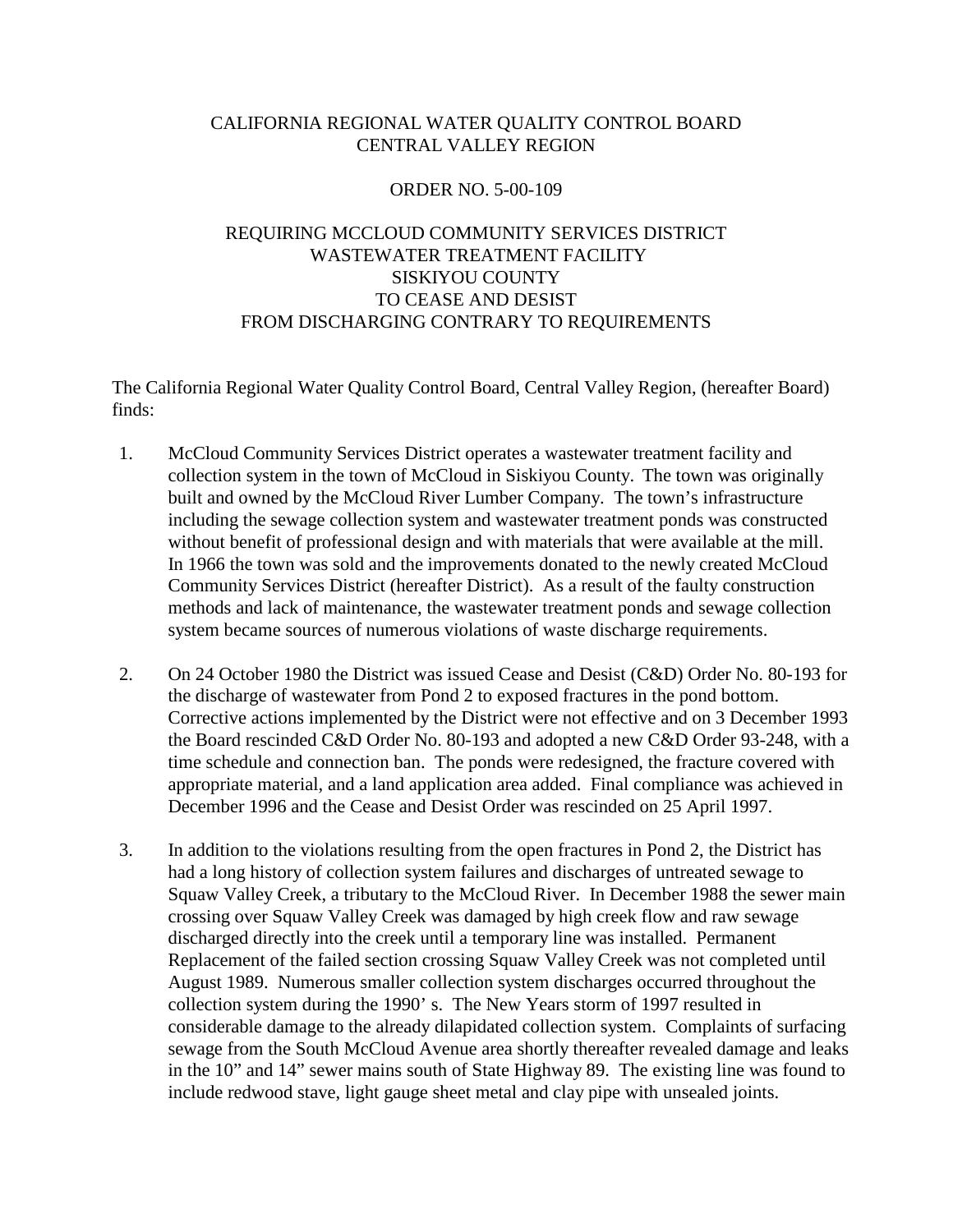## CEASE AND DESIST ORDER NO. 5-00-109  $-2$ -MCCLOUD COMMUNITY SERVICES DISTRICT WASTEWATER TREATMENT FACILITY SISKIYOU COUNTY

4. On 25 April 1997, the Board adopted Waste Discharge Requirements Order No. 97-083, which prescribes requirements for a discharge of domestic effluent from McCloud Community Services District to treatment ponds. Order No. 97-083 includes, in part, the following discharge requirements:

## "**A. Discharge Prohibitions**:

- 1. The direct discharge of wastes to surface waters or surface water drainage courses is prohibited
- 2. The by-pass or overflow of untreated or partially treated waste is prohibited including discharge of waste during maintenance of the system.

## **D. Provisions**

- D.7. The District shall submit a report by **15 September 1997** describing the condition of the collection system between Highway 89 and the ponds. The report shall include a description of the type of pipe, potential for leakage, estimated useful life, and a time schedule for repair/replacement. The time schedule shall be subject to approval of the Executive Officer. Each monthly monitoring report thereafter shall include a description of any collection system repairs or any other actions taken to attain compliance with the time schedule."
- 5. The District submitted the report requested in Provision D.7. above, and completed the replacement of the collection system main between Highway 89 and the ponds by August 1998.
- 6. The District's records from September 1998 through April 2000 document 31 separate collection system overflows from the collection system on the north side of Highway 89, most in excess of 100 gallons. One of the overflows in a more remote area was undetected for over 36 hours and resulted in a discharge of up to 200,000 gallons of untreated sewage to Squaw Valley Creek. There were numerous incidents where the public has been exposed and damage has been caused by these spills.
- 7. The District is preparing a master plan for the collection system describing the state of the individual sections of the system and specifying the actions required to prevent continued overflows in violation of waste discharge requirements. The final copy of the report has not been submitted but discussions with the District and their consultant indicate that 90 percent of the mains must be replaced, as well as most of the laterals. The District proposes to complete the repairs and replacement of the collection system identified in the master plan in three phases. The phased approach will allow for financing to be arranged, and will avoid excavation throughout the entire town during a single construction season.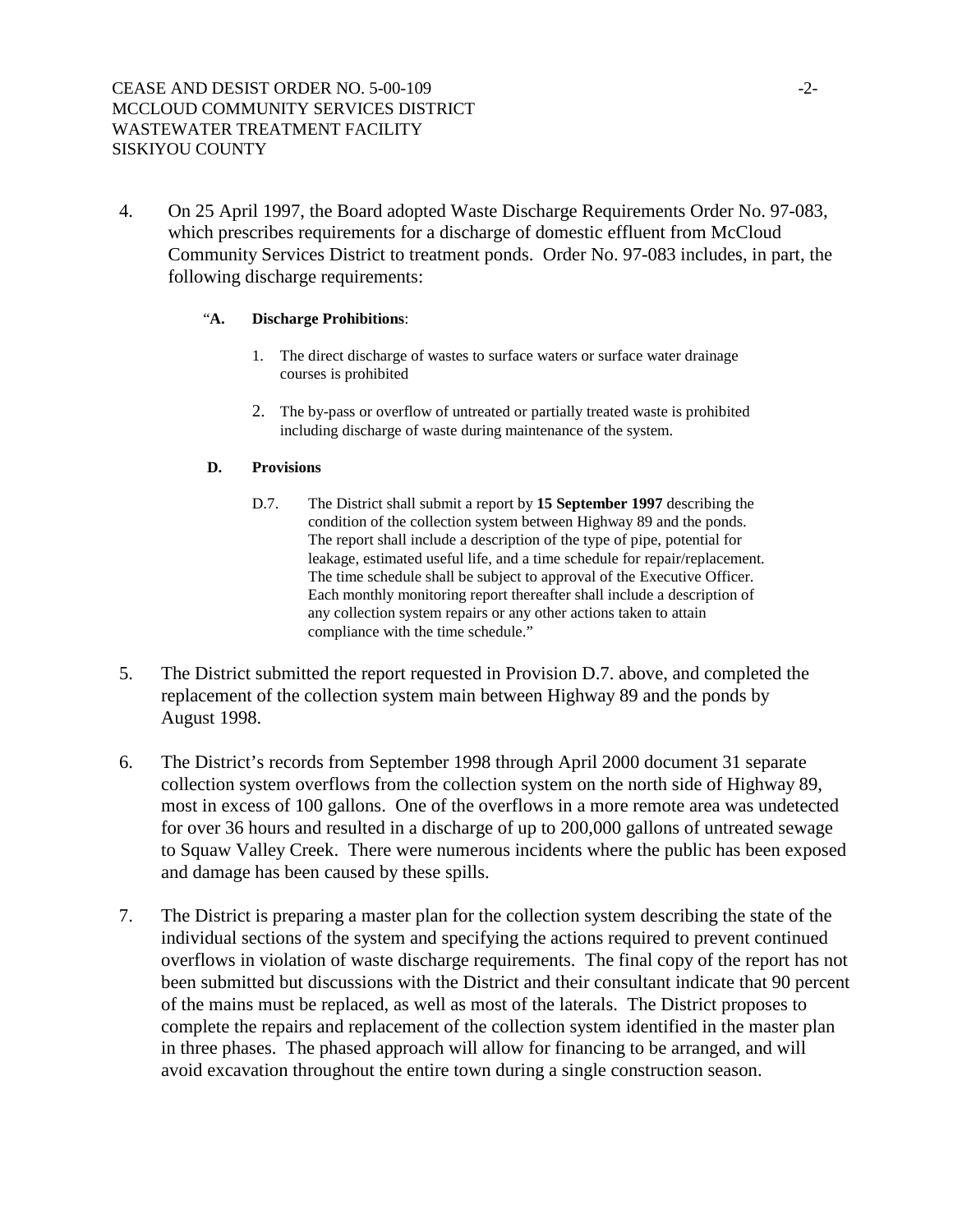8. Section 13301 of the California Water Code states:

"When a regional board finds that a discharge of waste is taking place or threatening to take place in violation of requirements or discharge prohibitions prescribed by the regional board or the state board, the board may issue an order to cease and desist and direct that those persons not complying with the requirements or discharge prohibitions (a) comply forthwith, (b) comply in accordance with a time schedule set by the board, (c) in the event of a threatened violation, take appropriate remedial or preventive action. In the event of an existing or threatened violation of waste discharge requirements in the operation of a community sewer system, cease and desist orders may restrict or prohibit the volume, type or concentration of waste that might be added to such system by dischargers who did not discharge into the system prior to the issuance of the cease and desist order. Cease and desist orders may be issued directly by the board, after notice of hearing, or in accordance with the procedure set forth in Section 13302."

- 9. Unrestricted increase in the discharge of waste to the Districts collection system north of Highway 89, and south of Highway 89 west of Panther Creek, will increase the violation, or the likelihood of violation, of waste discharge requirements and will further impair water quality and threaten public health.
- 10. On 15 June 2000, in Sacramento, California, after due notice to the District and all other affected persons, the Board conducted a public hearing at which evidence was received to consider a Cease and Desist Order.
- 11. Issuance of this order is exempt from the provisions of the California Environmental Quality Act (Public Resources Code Section 21000, et seq.), in accordance with California Water Code Section 15321(a)(2), Title 14, of the California Code of Regulations.
- 12. Any person adversely affected by this action of the Board may petition the State Water Resources Control Board (State Board) to review the action. The petition must be received by the State Water Resources Control Board, Office of the Chief Counsel, P.O. Box 100, Sacramento, CA 95812-0100, within 30 days of the date on which this action was taken. Copies of the law and regulations applicable to filling petitions will be provided on request.

# **IT IS HEREBY ORDERED THAT:**

- 1. McCloud Community Services District shall cease and desist forthwith from discharging waste in violation of Waste Discharge Requirements Order No. 97-083.
- 2. Compliance with waste discharge requirements shall be achieved through compliance with the following time schedule: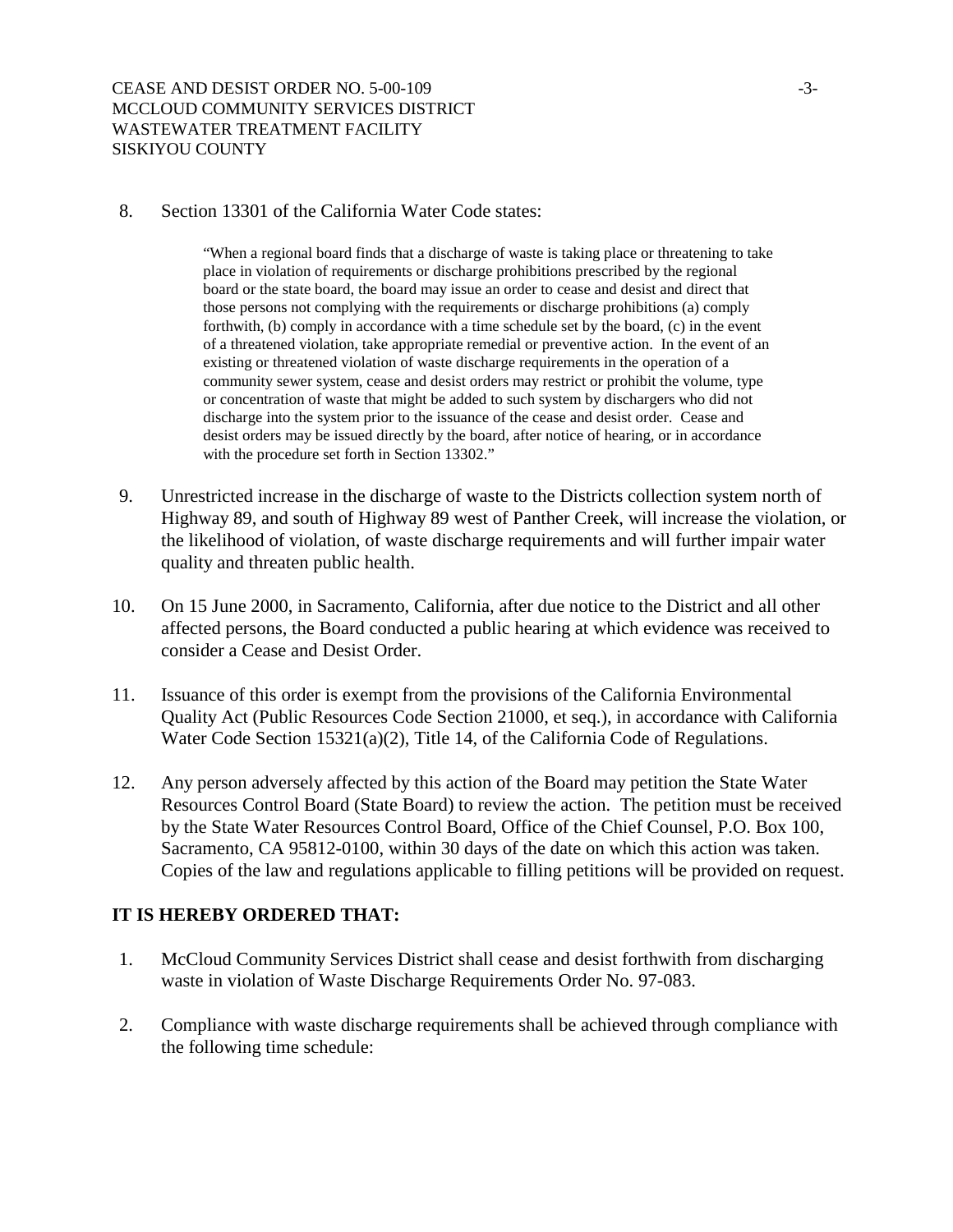- a. Submit a collection system master plan describing the deficiencies in each section of the existing collection system and proposing general recommendations as to actions necessary to prevent the continued overflows. The plan shall include a cost estimate of the individual task costs and the total project cost for each of the three phases as well as the total project cost. (Technical reports shall be prepared by a civil engineer registered in the State of California experienced in the design of wastewater conveyance systems. All report, plans, and time schedules are to be submitted under penalty of perjury and are subject to review and approval of the Executive Officer.)
- b. Submit a time schedule for preparation of a financial plan for implementing the work identified in the three phases of the collection system master plan. The plan should include the specific mechanism(s) to be employed including but not limited to Rural Development loans, State Revolving fund loans, CDBG grants, Small Community Grants, rate increases, special assessments, and issuance of bonds. The amounts of the individual contributions should be noted as well as interest rates, repayment schedules and other terms. The plan should include dates or estimated dates that the funds from the individual sources will become available.
- c. Submit a proposed time schedule for achieving compliance with waste discharge Requirements Order No. 97-083. The time schedule should include individual tasks including preparation of engineering report, preparation of working drawings and specifications, preparation and submittal of bid package, bid closing date, choice

#### **Task Due Date**

### **20 July 2000**

**No later than the dates in the time schedule submitted as per Item 2.b, and as approved by the Executive Officer.** 

**No later than the dates in the time schedule submitted as per Item 2.c, and as approved by the Executive Officer.**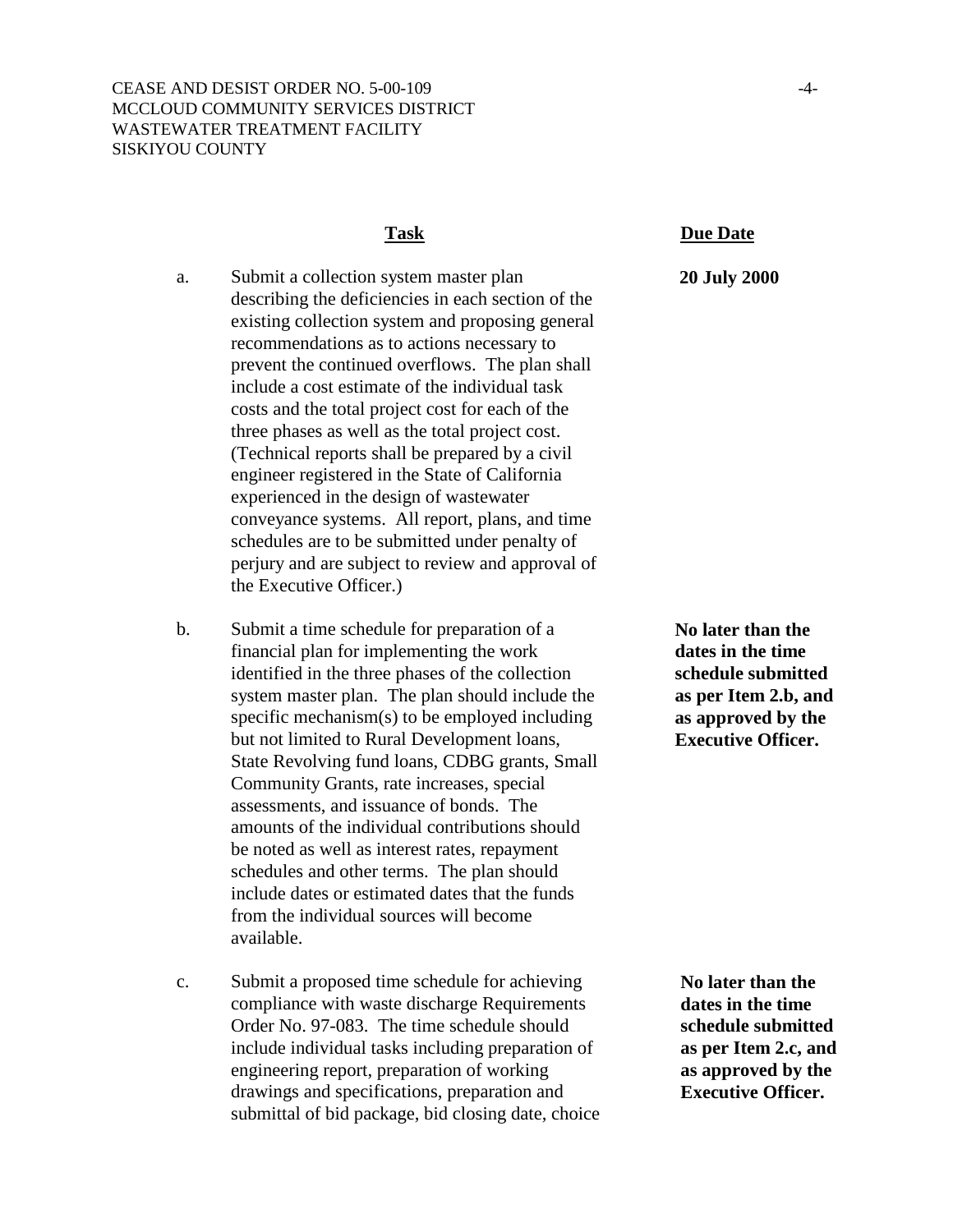**Task Due Date**

of successful bidder, commencement of construction, and completion of construction for each of the three phases.

- 3. Connections to the sewage collection system by individual households or businesses who did not have a building permit approved prior to Public Hearing Notice dated 18 May 2000, are prohibited until final compliance with the time schedule above, except as specified in 4. and 5. below.
- 4. Additional connections may be made to sections of the collection system designated in the collection system master plan as not requiring repair or renovation, provided that the entire path to the treatment ponds is through renovated lines. At present this exemption applies to the 12" line from the ponds to Manhole No. 0.1; the 14" line from Manhole No. 0.1 to Manhole No. 9.0; and the 10" line from Manhole No. 3.0 to Manhole No. 4.1. These lines are the mains on the south side of State Highway 89, which were replaced or renovated in 1998. After the start of construction of additional new sewer lines, the District may request the Executive Officer extend this exemption to allow connection to newly completed sections provided that the entire path to the treatment ponds is through renovated lines. Requests must be accompanied by a report stamped by an engineer registered in the State of California, indicating compliance with the above.
- 5. Additional connections may also be made to the collection system under the following conditions:
	- a. Projects which would eliminate discharges from existing dwellings which have failing systems whose threat to water quality or public health is greater than that of the existing collection system.
	- b. Projects which would alleviate an extreme public hardship or public health problem
- 6. The District shall submit quarterly reports to the Board concerning progress towards achieving compliance with the above time schedule and detailing improvements, which have been completed during the previous quarter. Beginning 1 October 2000, reports are due by **1 October, 1 January, 1 April**, and **1 July** of each year.
- 7. If, in the opinion of the Executive Officer, the McCloud Community Services District fails to comply with the provisions of this Order, then the Executive Officer may apply to the Attorney General for judicial enforcement or issue a complaint for Administrative Civil Liability.